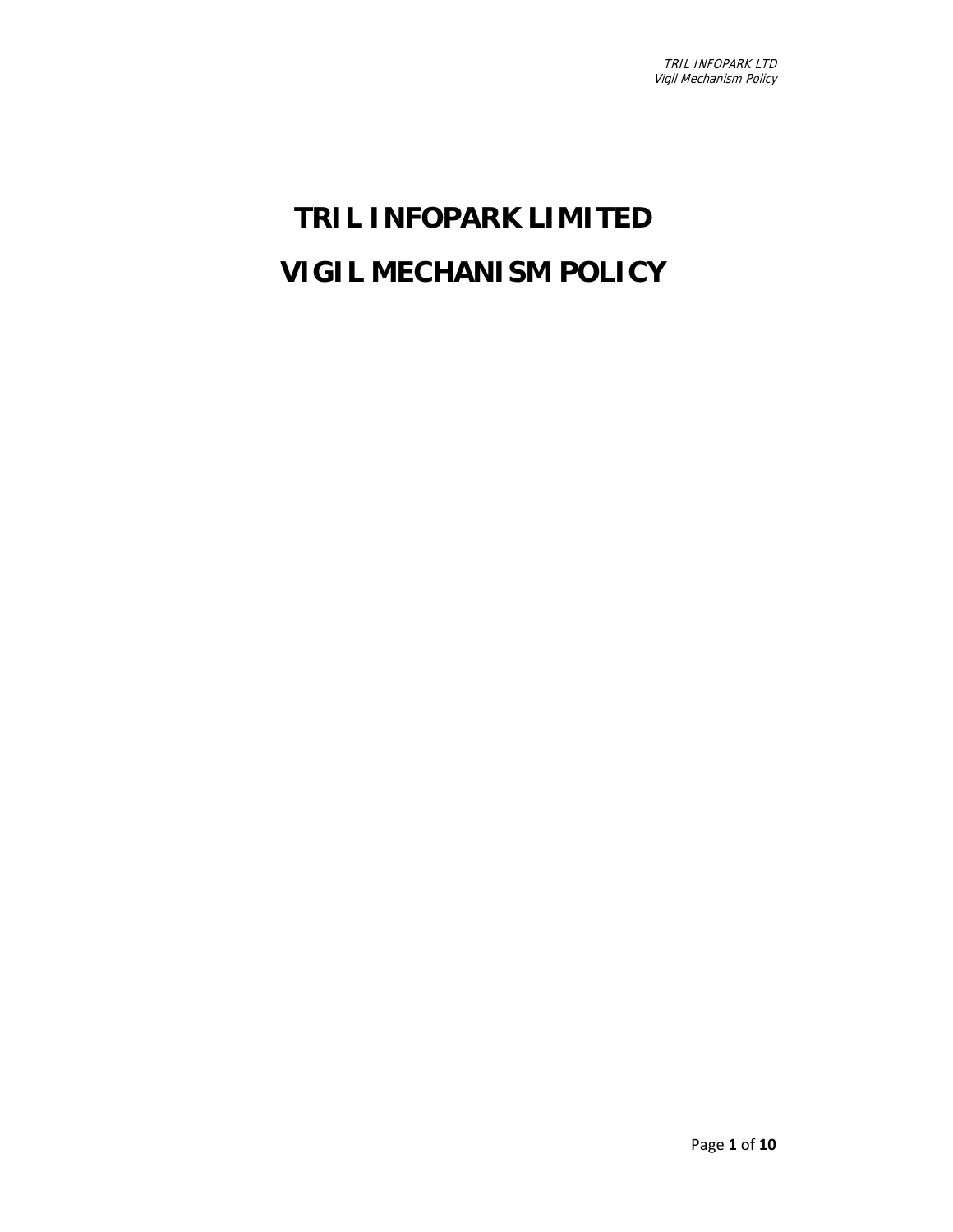# **Vigil Mechanism**

#### **1**. **PREFACE**

a. TRIL Infopark (TIL) believes in conducting all affairs of its constituents in a fair and transparent manner, by adopting the highest standards of professionalism, honesty, integrity and ethical behaviour. The organization is committed to comply with the laws and regulations to which it is subject. For this, it has put in place systems, policies and processes to interpret and apply these laws and regulations in the organizational environment. These would help to strengthen and promote ethical practices and ethical treatment of all those who work in and with the organization.

The organization's internal controls & operating procedures are intended to detect and prevent improper activities. However, even the best of systems and controls cannot provide absolute safeguards against irregularities, Intentional and unintentional violations of the organisation's policies could occur.

- b. Section 177 of the Companies Act, 2013 requires every listed company and such class or classes of companies, as may be prescribed to establish a mechanism called "vigil mechanism" for the directors and employees to report genuine concerns in such manner as may be prescribed..
- c. Accordingly, this Vigil Mechanism Policy ("the Policy") has been formulated with a view to providing a mechanism for employees of the Company to approach the Chairman of the Audit Committee of the Company. This policy would also help to create an environment where individuals feel free and secure to raise an alarm where they see a problem. It will also ensure that Complainant are protected from retribution, whether within or outside the organization.

#### **2. Definitions**

**2.1 Complainants:**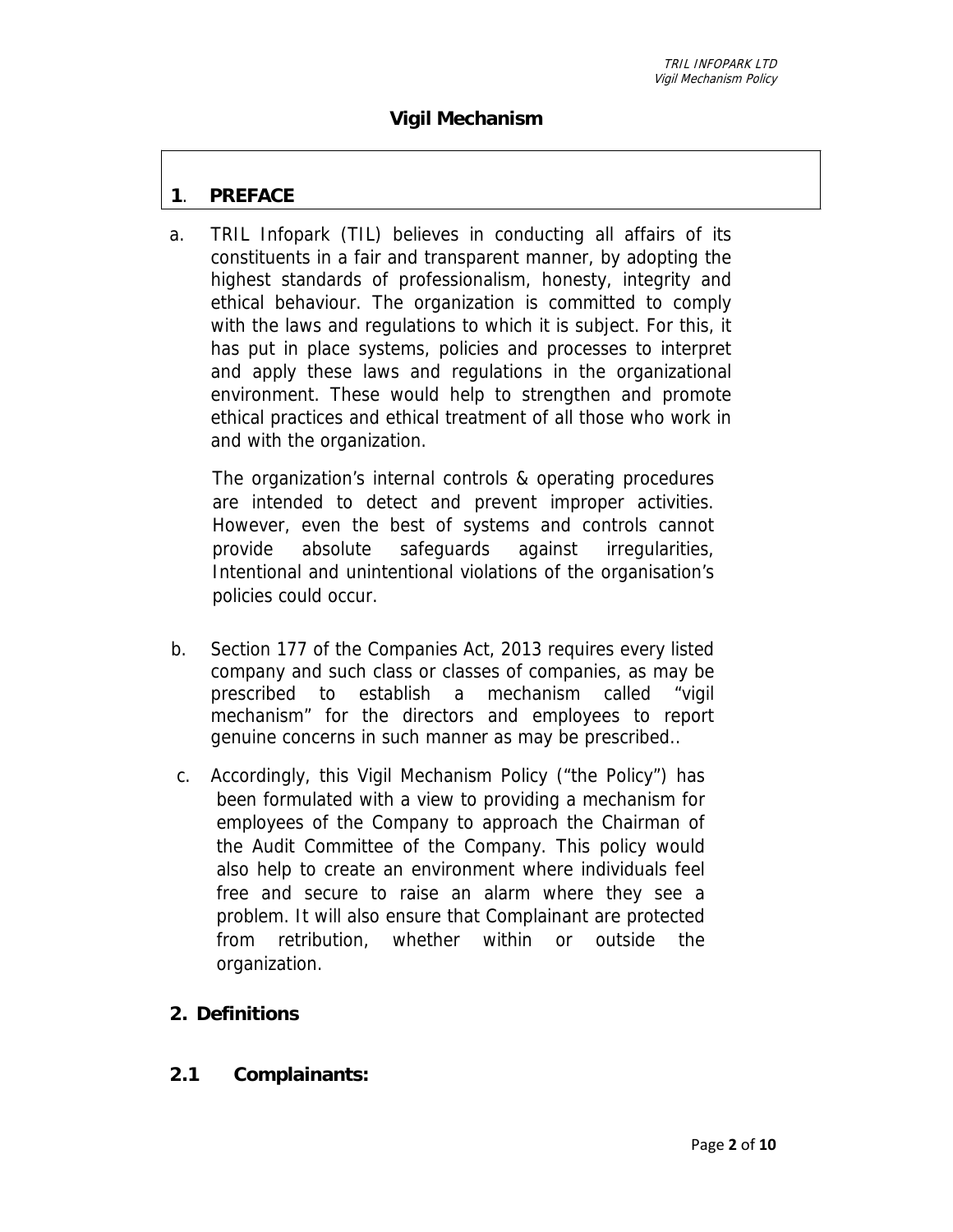An individual employee, channel partner, supplier, business associate or a customer of the organization, who makes a Protected Disclosure, keeping the organisation's interests in mind.

## **2.2 Employee:**

Every employee of the Company (whether working in India or abroad), including any Director in the employment of the Company.

# **2.3 Protected Disclosure:**

- Any communication made in good faith that discloses or demonstrates an intention or evidence of an ongoing spurious/unethical activity or
- Any condition that my pre-empt occurrence of such activities.

#### **2.4 Subject:**

A person against or in relation to whom a Protected Disclosure has been made or evidence gathered during the course of an investigation.

#### **2.5 Audit Committee:**

Constituted by the Board of Directors of the Company in accordance with Section 177 of the Companies Act, 2013 .

#### **2.6 Investigators:**

Persons authorized, consulted or approached by the Chairman of the Audit Committee -Includes the auditors of the Company and the police.

#### **3. Scope**

The **Complainant's Role** is that of a reporting party, with reliable information. He/ she is not required or expected to act as investigators or finder of facts. He/ she cannot determine corrective actions either. Complainant does not have to obtain evidence in order to support his/ her information. His/ her role is simply to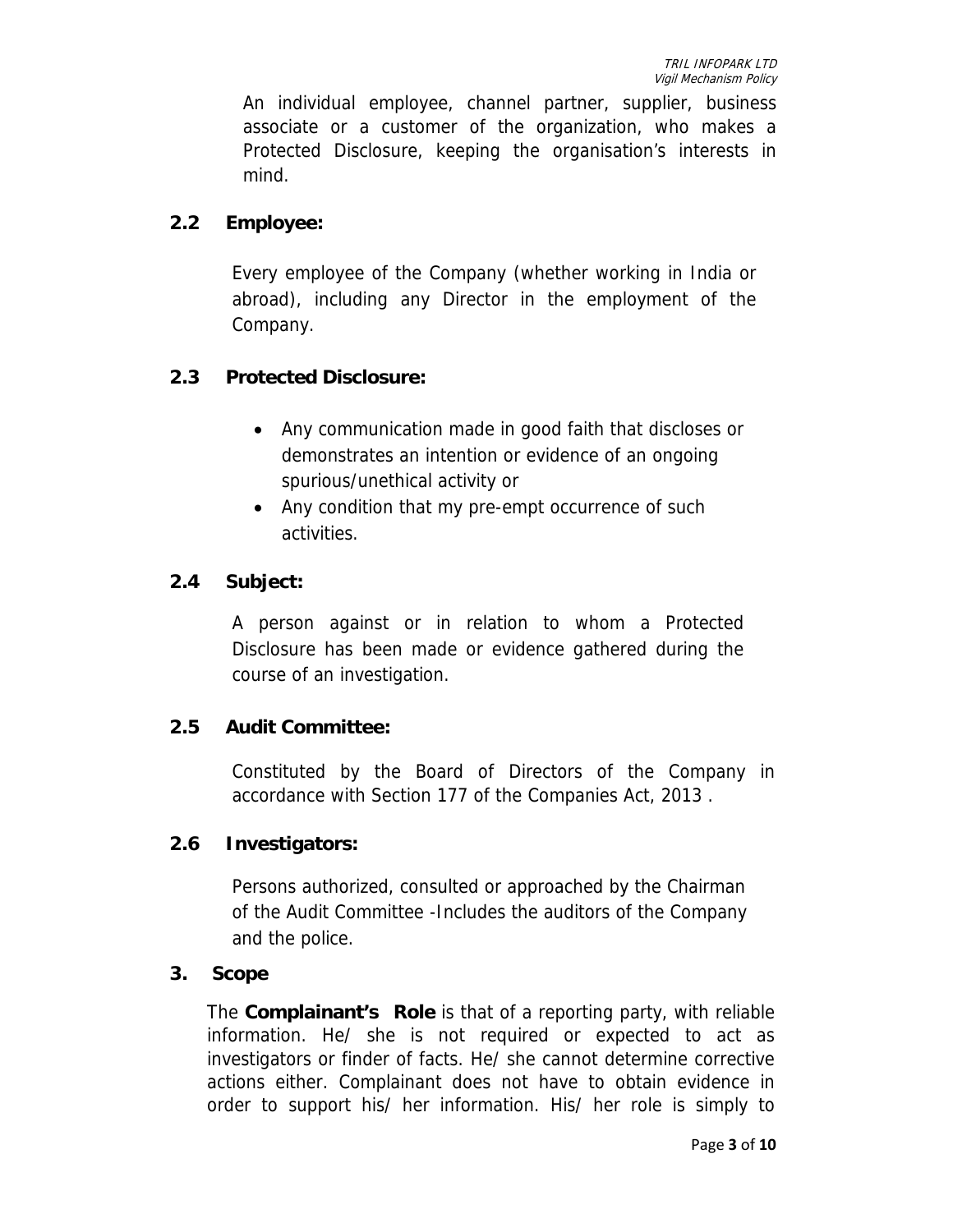"Raise the Alarm".

# **4. Eligibility**

All employees, channel partners, business associates, suppliers or customers of the organization, are eligible to make Protected Disclosures under the Policy. The Protected Disclosures may be in relation to matters concerning the Company or any other Tata Company. All contracts/ MOU's with vendors, contractors, business associates, suppliers, customer etc will have following wordings "Company has an established Vigil mechanism in place.

# **5. Indications to Raise an Alarm**

A matter can be considered serious enough for an alarm to be raised if it satisfies any of the following conditions:

- 5.1 Serious violation of any organization-level policy, indicating that certain internal control points are weak
- 5.2 Matter is likely to receive media or public attention
- 5.3 Exposes the organization to a significant monetary or nonmonetary liability
- 5.4 Points towards any event which is the result of a criminal action e.g. Disappearance of cash/ funds
- 5.5 Indicates any incident/ possible incident of sexual harassment at the workplace
- 5.6 Indicates a significant threat to the health/safety of employees/community

# **EXCEPTIONS:**

- Any matter which is an individual employee grievance relating to the terms and conditions of employment are to be reported to the relevant HR Personnel.
- An ethical violation where the impact is not at the organisation level are to be reported to CEO.
- 6. **Disqualification:** The following instances would constitute a violation of the Vigil Mechanism.
	- 6.1Bringing to light personal matters regarding another person, which are in no way connected to the organisation.
	- 6.2 Reporting information which, he/ she does not have an authorization to access
	- 6.3While it will be ensured that genuine Complainants are accorded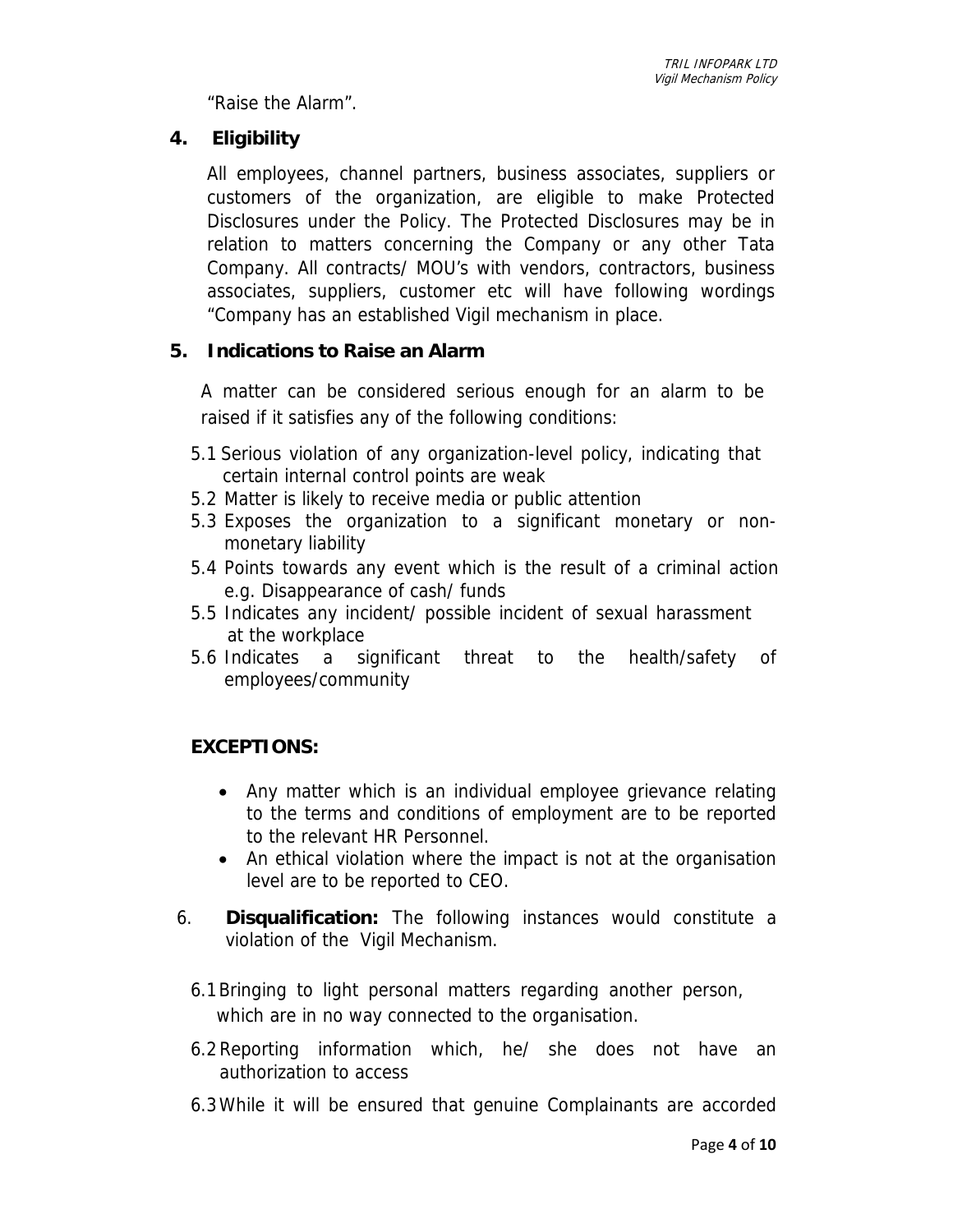complete protection from any kind of unfair treatment as herein set out, any **abuse of this protection** will warrant disciplinary action and would be taken up with utmost sternness..

- 6.4 Protection under this Policy would not mean protection from disciplinary action arising out of **false or bogus allegations** made by a complainant knowing it to be false or bogus or with a **mala fide intention**.
- 6.5 Complainant, who make any Protected Disclosures, which have been subsequently found to be mala fide or malicious or Complainants who make 3 or more **Protected Disclosures, which have been subsequently found to be frivolous, baseless or reported otherwise than in good faith**, will be disqualified from reporting further Protected Disclosures under this Policy.
- 6.6Actions against such violations could range in their severity, if necessary even extending up to termination of one's employment/ contract/ association with the organisation.

#### **7. Procedure**

- a. CEO can be approached for reporting/voicing any nonfinancial/accounting violations.
- b. All Protected Disclosures concerning should be addressed to Executive Director & CEO of the Company and the Protected Disclosure against the ED & CEO of the Company should be addressed to the Chairman of the Audit Committee. The contact details of the ED& CEO and the Chairman of the Audit Committee are as under:-

# **Name and Address of the ED & CEO**

Mr.C.Velan Executive Director & CEO TRIL Infopark Limited Ramanujan IT City, Rajiv Gandhi Salai (OMR) Taramani, Chennai-600 113 Email- cvelan@tata.com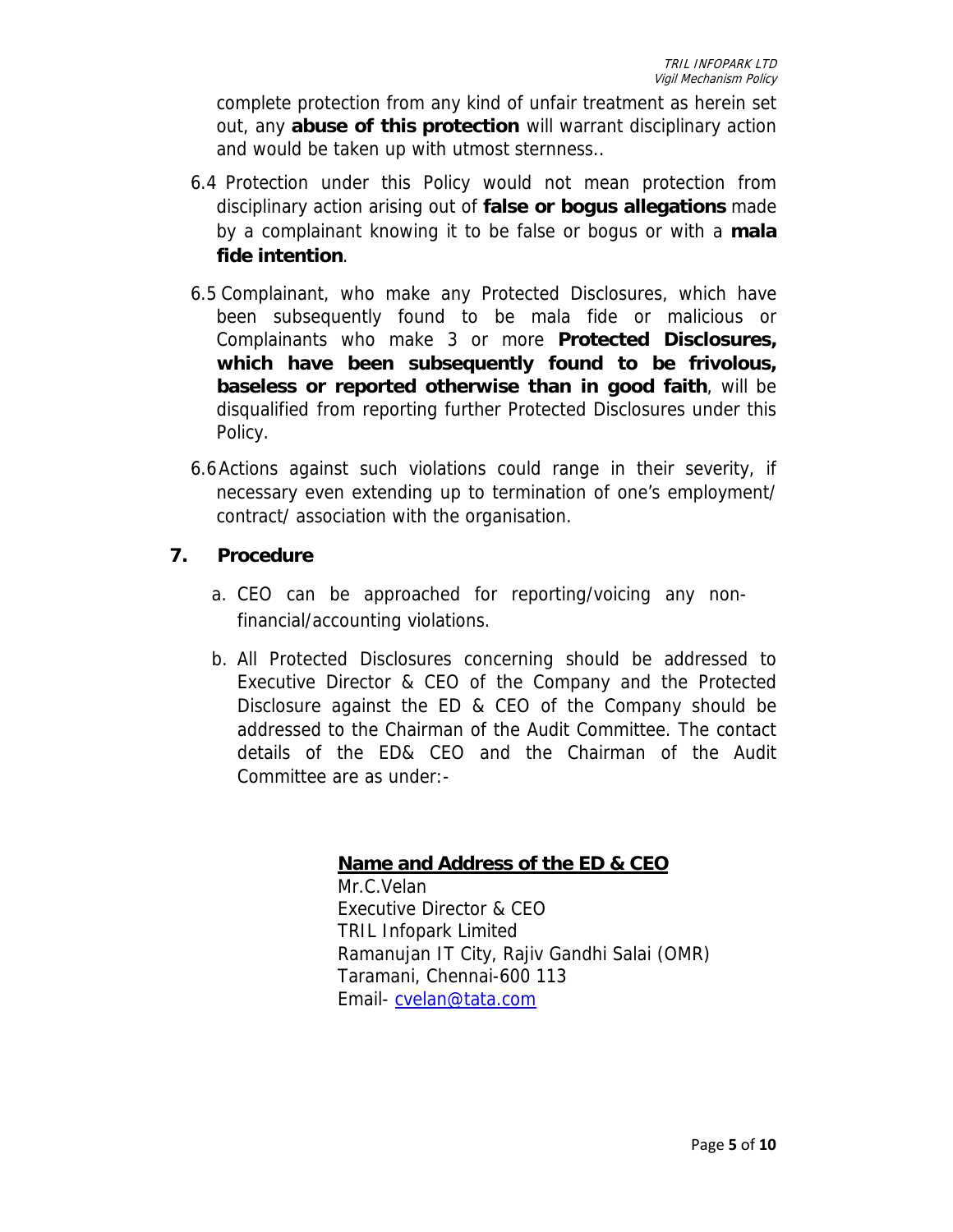#### **Address of the Chairman of Audit Committee**

Chairman of the Audit Committee TRIL Infopark Limited Ramanujan IT City, Rajiv Gandhi Salai (OMR) Taramani, Chennai-600 113 Email- achokhany@tata.com

- c. If any executive of the Company other than the Audit Committee receives a Protected Disclosure, the same should be forwarded to the CEO.
- d. Protected Disclosures should preferably be reported in writing so as to ensure a clear understanding of the issues raised and should be typed out or written in legible handwriting either in English, Hindi, regional language of the Complainant's place of employment.
- e. The Protected Disclosure should be forwarded under a covering letter, which shall bear the identity of the Complainant . The ED &CEO or Chairman of the Audit Committee as the case may be shall detach the covering letter and forward only the protected Disclosure to the investigators for investigation.
- f. Protected Disclosures should be factual and not speculative or in the nature of a conclusion, and should contain as much specific information as possible to allow for proper assessment of the nature and extent of the concern.
- g. For the purpose of providing protection to the Complainant , the complainant should disclose his/her identity only in the covering letter accompanying the Protected Disclosure.
- h. The complainant who has raised a compliant under the said mechanism shall if need be, have a direct access to the Chairperson of the Audit Committee in exceptional cases

#### **8. Investigation**

a. All Protected Disclosures will be thoroughly investigated by the Audit Committee .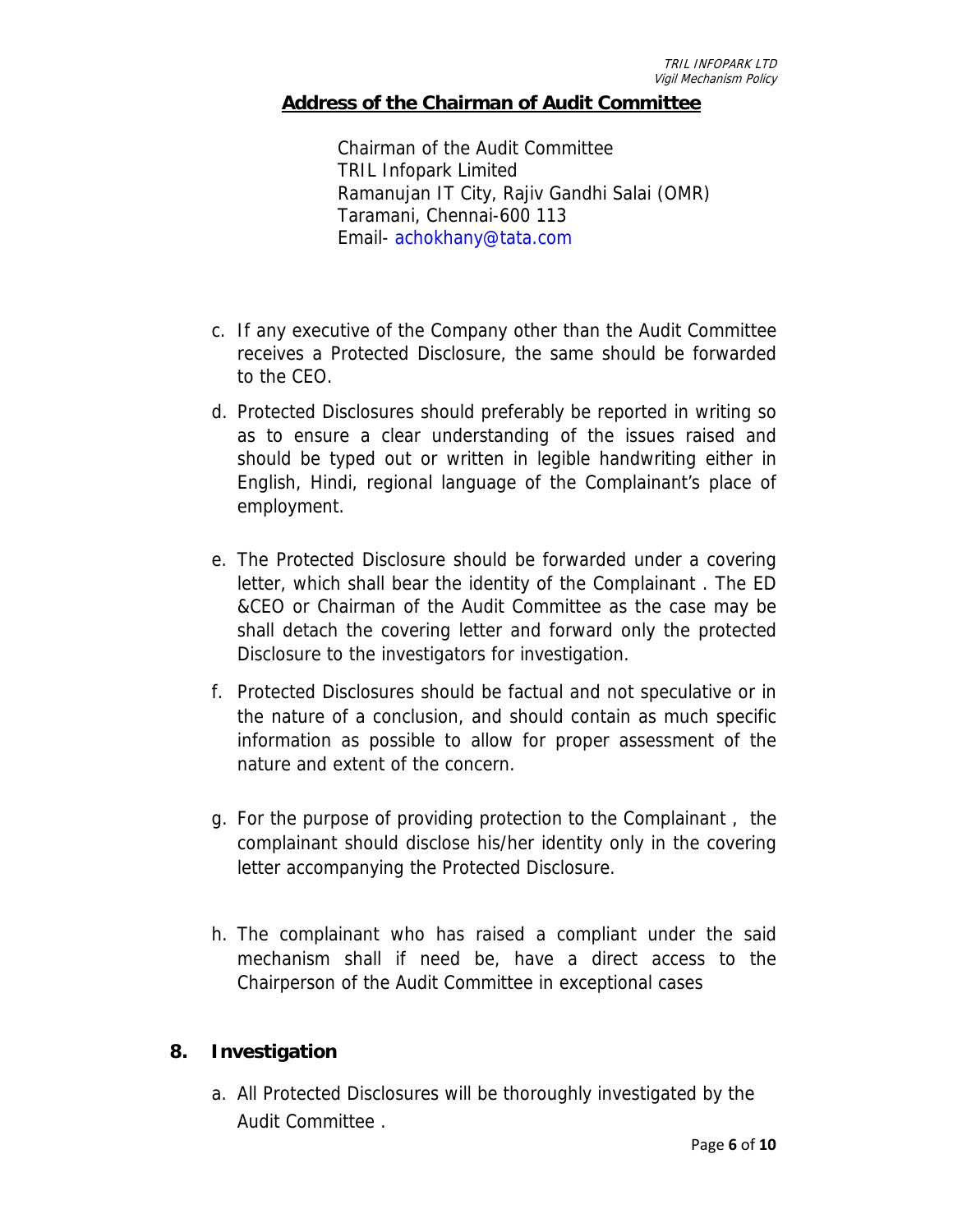- b. the Audit Committee may at their discretion, consider involving any other Investigators for the purpose of investigation.
- c. The decision to conduct an investigation is by itself not an accusation and is to be treated as a neutral fact-finding process. The outcome of the investigation may not support the conclusion of the complainant that an improper or unethical act was committed.
- d. The identity of a Subject and the Complainant will be kept confidential to the extent possible given the legitimate needs of law and the investigation.
- e. Subjects will normally be informed of the allegations at the outset of a formal investigation and have opportunities for providing their inputs during the investigation.
- f. Subjects shall have to co-operate with the Chairman of the Audit Committee or Officer nominated by Audit Committee or any of the Investigators to the extent that such co-operation will not compromise self-incrimination protections available under the applicable laws.
- g. Subjects have right to consult with a person or persons of their choice, other than the Investigators and/or members of the Audit Committee or as the case may be and/or the Complainant . Subjects shall be free at any time to engage counsel at their own cost to represent them in the investigation proceedings. However if the allegations against the subject are not sustainable, then the Company may see reason to reimburse such costs.
- h. Subjects have a responsibility not to interfere with the investigation. Evidence shall not be withheld, destroyed or tampered with; and witness shall not be influenced, coached, threatened or intimidated by the Subjects.
- i. Unless there are compelling reasons not to do so, Subjects will be given the opportunity to respond to material findings contained in an investigation report. No allegation of wrong doing against a Subject shall be considered as maintainable unless there is good evidence in support of the allegation.
- j. Subjects have a right to be informed of the outcome of the investigation. If allegations are not sustained, the Subject should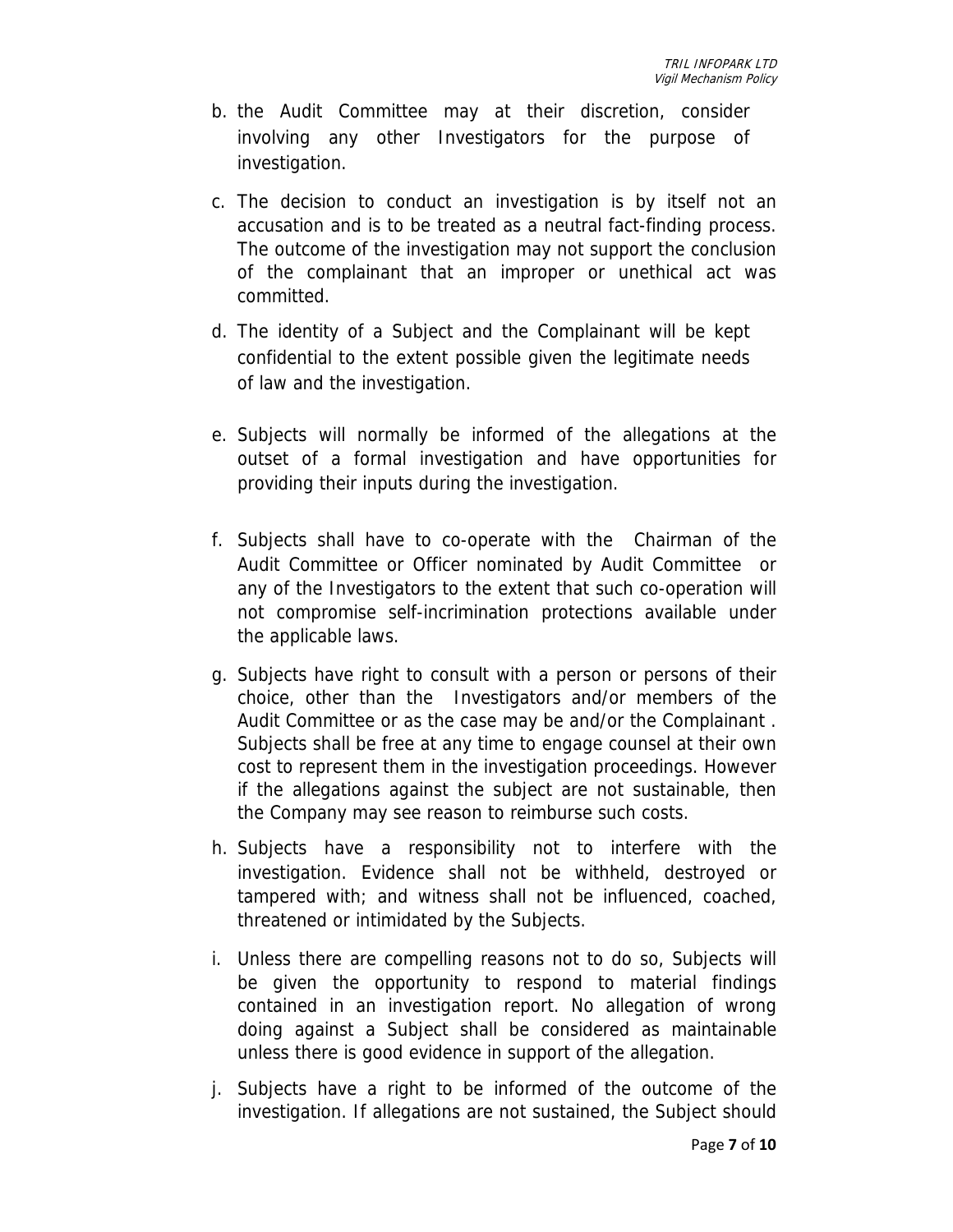be consulted as to whether public disclosure of the investigation results would be in the best interest of the Subject and the Company.

k. The investigation shall be completed normally within 45 days of the receipt of the Protected Disclosure.

# **9. Investigators**

- a. Investigators are required to conduct a process towards factfinding and analysis. Investigators shall derive their authority and access rights from the Audit Committee when acting within the course and scope of their investigation.
- b. Technical and other resources may be drawn upon as necessary to augment the investigation. All Investigators shall be independent and unbiased both in fact and as perceived. Investigators have a duty of fairness, objectivity, thoroughness, ethical behaviour, and observance of legal and professional standards.
- c. Investigations will be launched only after a preliminary review by the Audit Committee as the case may be , which establishes that:
	- i) The alleged act constitutes an improper or unethical activity or conduct and
	- ii) The allegation is supported by information specific enough to be investigated or in cases where the allegation is not supported by specific information, it is felt that the concerned matter is worthy of management review. Provided that such investigation should not be undertaken as an investigation of an improper or unethical activity or conduct.

# **10.Processing the Information received from complainant & - Investigation**

- 10.1 The Audit Committee would identify issues from among the complaints made by the complainant that are not affecting organisation and can be sorted out with CEO .
- 10.2 If the information indicates an incident has taken/is taking place,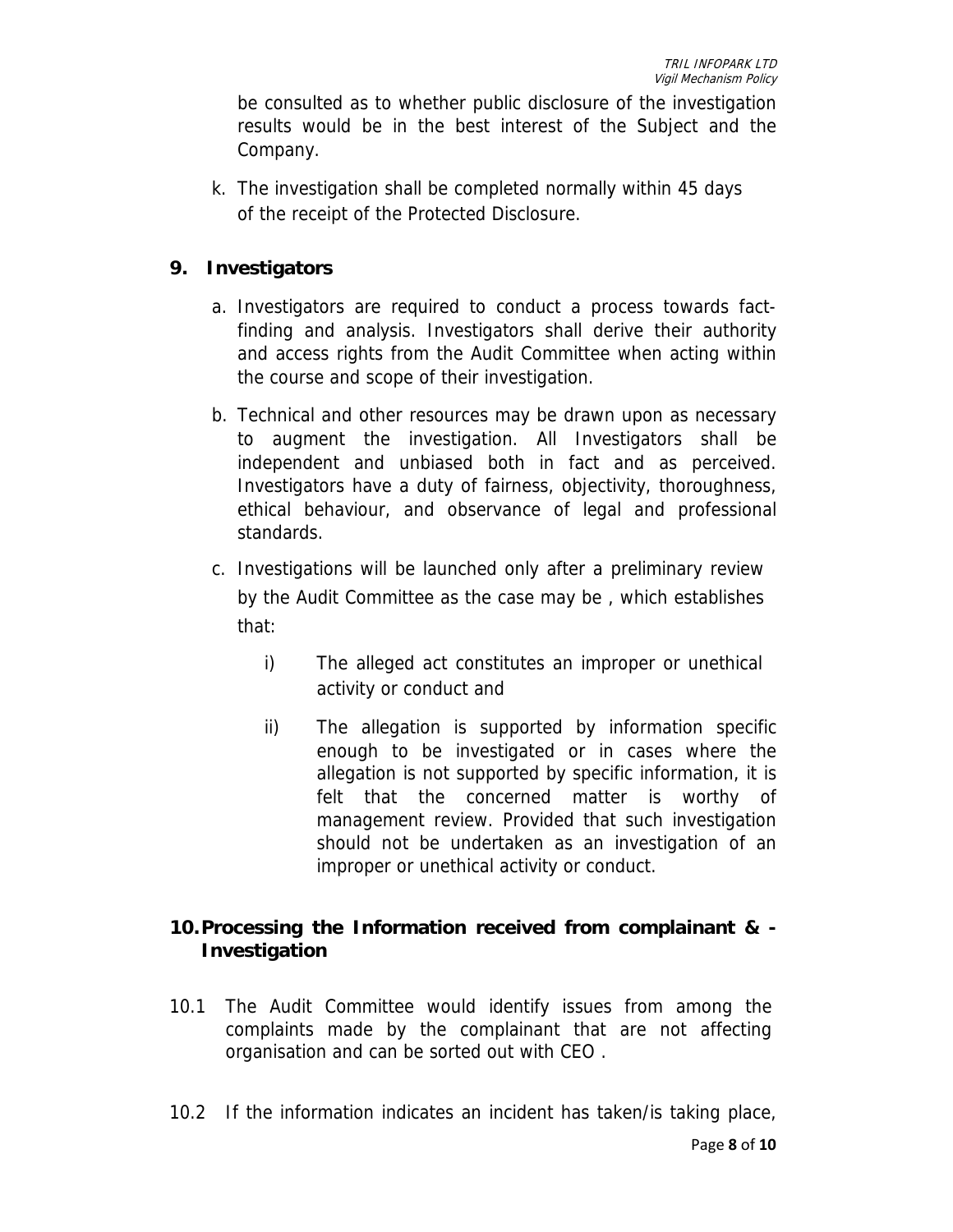the CEO/ Chairman of Audit Committee shall have the issue investigated, by using the channels available in Management of Business Ethics (MBE).

10.3 The CEO shall provide a feedback to the Complainant on what has happened on the issue raised by him/her.

## **10.4 Protection for Complainant**

- 11.1The Audit Committee / is responsible to ensure that the identity of the complainant is kept strictly confidential. However, in situations where the information provided may lead to uncovering some major issues, which are legal/ criminal in nature the informer's identity may have to be produced before the Police Authorities or in a Court of Law. In such cases, the above are responsible for ensuring that the identity of the complainant are produced only to the relevant authorities and to no-one else.
- 11.2No unfair treatment will be meted out to a complainant by virtue of his/her having reported a Protected Disclosure under this Policy. The Company, as a policy, condemns any kind of discrimination, harassment, victimization or any other unfair employment practice being adopted against complainants. Complete protection will, therefore be given to complainant against any unfair practices like retaliation, threat or intimidation of termination/suspension of service, disciplinary action, transfer, demotion, refusal of promotion, or the like including any direct or indirect use of authority to obstruct the complainants right to continue to perform his duties/functions including making further Protected Disclosure. The Company will take steps to minimize difficulties, which the complainant may experience as a result of making the Protected Disclosure. Thus, if the complainant is required to give evidence in criminal or disciplinary proceedings, the Company will arrange for the complainant to receive advice about the procedure, etc.
- 11.3Complainants are encouraged to immediately report any acts of retribution that have happened to them, due to the fact that they had made a disclosure of information.
- 11.4A complainant may report any violation of the above clause to the Chairman of the Audit Committee, who shall investigate into the same and recommend suitable action to the management.
- 11.5Any other employee assisting in the said investigation shall also